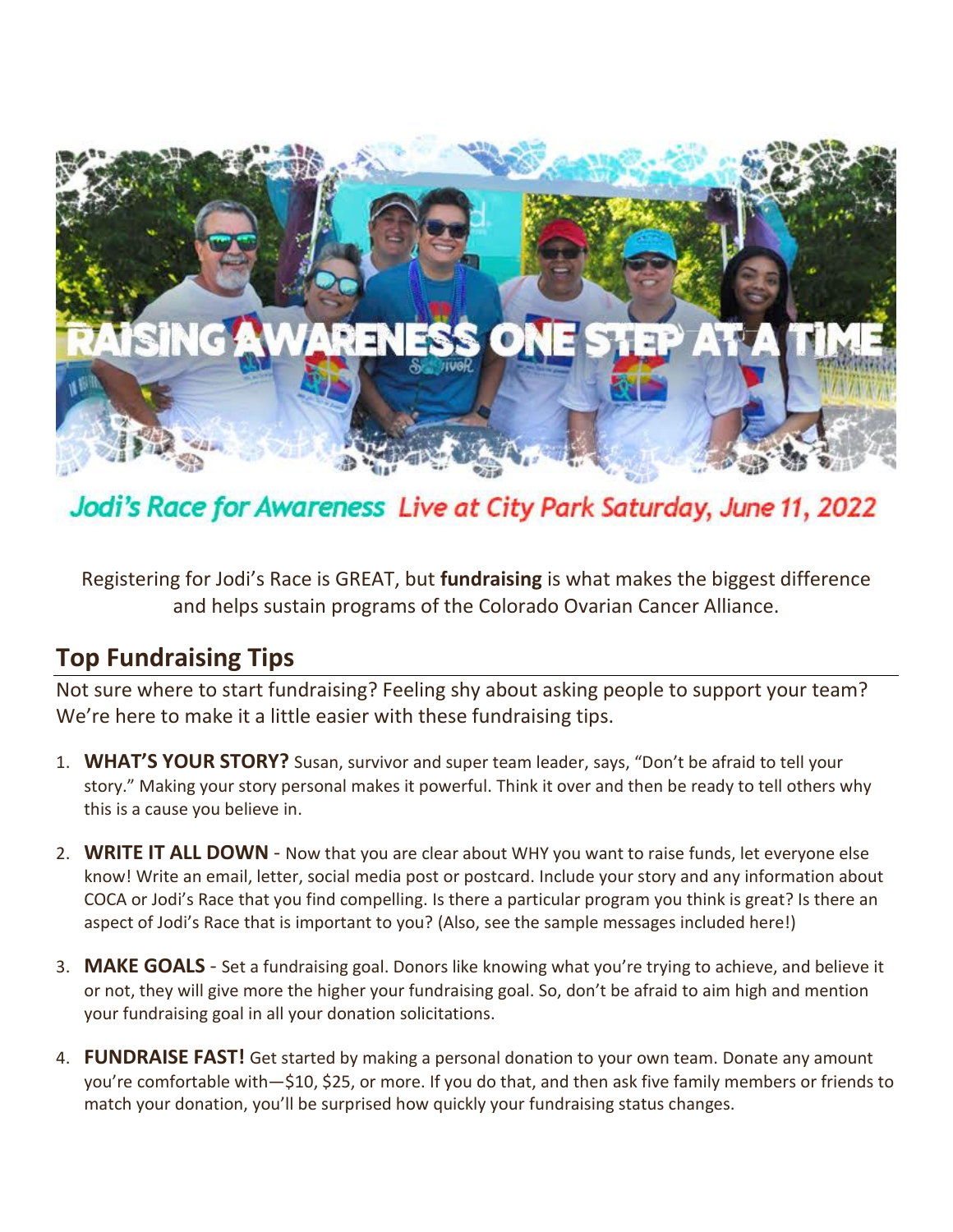- 5. Make a **CALL TO ACTION!** Make certain you tell people just WHAT you want them to do, "I'm asking you to donate to my team." OR "Please help me reach my fundraising goal of \$X,XXX!" OR "Please consider matching the personal donation I made to my team." You can also challenge your donors to make their donations by a certain date (so they don't procrastinate!)
- 6. **START EARLY -** Registration is open NOW. The more time you have to involve your friends and family members, the better!
- 7. **ASK EVERYONE. AND KEEP ASKING!** Top Fundraiser Nicholas offered this sage advice, and we think he's got the right idea. Start your fundraising with people who will most likely give you a donation. Usually, that means close family and friends. After you get a few donations, expand your fundraising circle wider to co-workers, neighbors and others. Ask EVERYONE!
- 8. **BE PERSISTENT** Jodi's Race biggest fund raising team for several years has been Nancy's So Ovary It. Awesome team leader Kim told us that being persistent is of the utmost importance. Don't be afraid to remind people to donate! Remember, everyone is busy. And keep spreading the word by e-mail, phone calls, snail mail and social media. Sharing through social media, especially among friends and family who live elsewhere, is a good way to keep donors engaged and encourage others to give.
- 9. **CREATE A FOLLOW UP SYSTEM** Put a note on your calendar to remind yourself when you plan follow up with those you've asked to donate. Give them a gentle nudge every 3 to 4 weeks by email or phone call.
- 10. **LEVERAGE SOCIAL MEDIA** Posting to Facebook? Include a picture of your team from last year. Use Instagram to keep people excited about the race and making contributions to your team. Tweet your reasons for raising money for your Jodi's Race team.
- 11. **GET FRIENDS AND FAMILY INVOLVED** Encourage friends and family to be part of the fundraising conversation. If friends and family aren't running on your team, they can help you fundraise by asking *their*  friends and neighbors. The important thing is that you let them know what your fundraising goal is and how important it is to you to reach that goal. Have that conversation.
- 12. **SEND A PERSONALIZED THANK YOU NOTE TO EVERY CONTRIBUTOR!** When you get a donation, be sure to thank the donor, celebrate that success!

### **LOTS of different ways to fundraise!**

- Set up a **Facebook Fundraiser** (be sure to tell us about it!) Tell your story of why Jodi's Race matters to you. Who do YOU do Jodi's Race for?
- Go to **[www.PledgeIt.org](http://www.pledgeit.org/)** and set up your own personalized fundraiser! Ask friends to donate \$1 a mile for all the miles you walk, run, or cycle in the months leading up to Jodi's Race. OR, if you're on a weight loss journey, ask for money per pound lost. That's a winwin!

**IMPORTANT NOTE: If you do a Facebook Fundraiser or PledgeIt campaign, be sure to tell us. Send a screen shot of your final fundraising total and send to Jeanene@Colo-OvarianCancer.org.**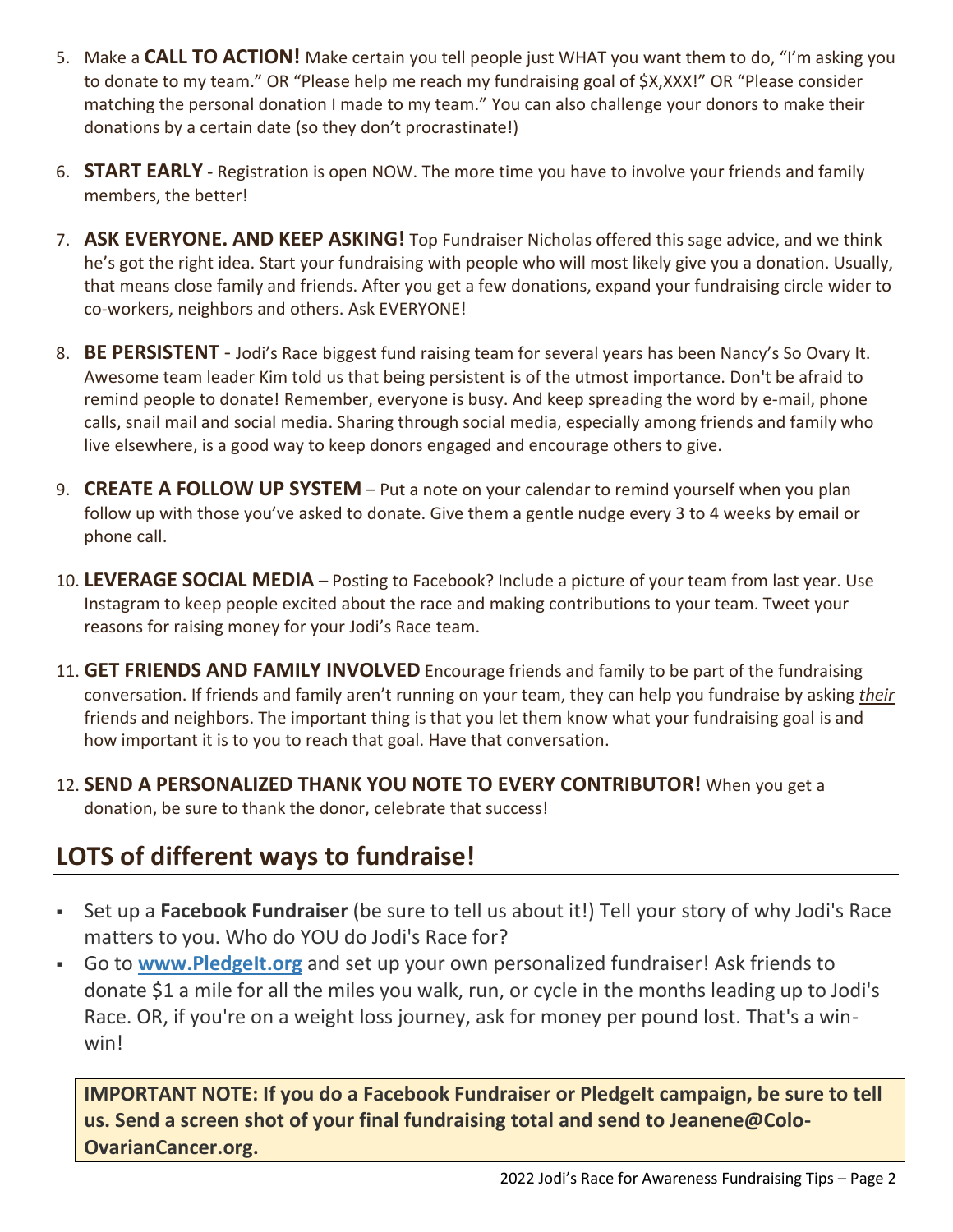- Reach out to your friends and family for donations to your Jodi's Race team or individual fundraising page! We keep track of your donations and let you know when you've hit your goal!
- Consider setting up a **Go Fund Me** page. Tell your friends and family who you do Jodi's Race for and why collecting donations matters. Be sure to select COCA as your designated charity. **[www.GoFundMe.com](http://www.gofundme.com/)**

#### **Why Fundraising Matters**

You have your personal reasons for wanting to fundraise…let us tell you a few stories of our own. Feel free to share these when asking for team donations.

#### **Quotes from some of our COCA Cares Financial Assistance recipients:**

"My husband died ¾ into my chemotherapy and my income was cut in half. The help I received made it possible to stay in my home and greatly relieved the stress on myself and my family."

"This most recent recurrence of ovarian cancer has forced me to close my business and lose my income. Coupled with huge premiums and out of pocket expenses, the reality of losing my home became a possibility. The assistance in paying my mortgage has also been the gift of time to heal, focus and create a plan for my future."

"With COCACares' assistance, I could concentrate on healing instead of keeping a roof over my head, paying my critical bills and having food to eat. This assistance greatly and positively impacted my ability to recover and move forward with my life."

#### **And, this from newly diagnosed women who have received Comfort Kits and Resource Guides:**

"I feel everything I received in the bag was very useful to me. I remember the day I got it I was not having a good day and to receive such an amazing gift made me feel so much better. And also you realize you are not alone."

"Thank you for providing this information and goodies. Knowing a stranger cares during all this is very touching".



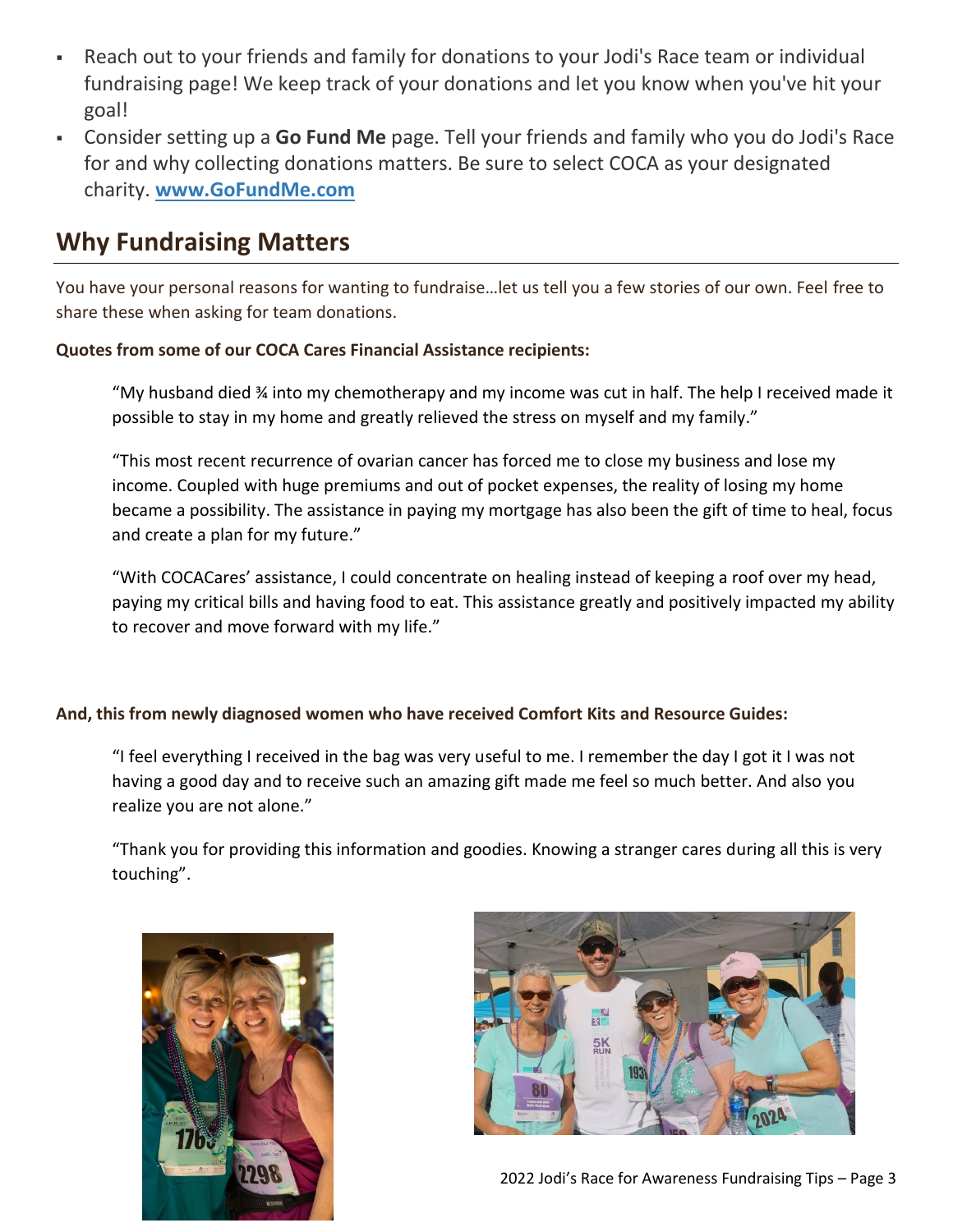### **Sample Fundraising Messages**

**Tip 1:** Add your fundraising goal to all donation solicitations. Donors will adjust their giving to help you reach your goal, so don't be afraid to aim high, and update your goal once it's met.

**Tip 2:** You can share these messages by e-mail, social media, AND by snail mail! One great fundraiser sends a physical post card with a colorful picture of her team on it to potential donors. It's her logic that it is harder to ignore a postcard than an e-mail!

## *Sample General Fundraising Message*

This year I'm participating in Jodi's Race for Awareness, the largest ovarian cancer race in the country, that benefits programs of the Colorado Ovarian Cancer Alliance (COCA).

I've already made a personal donation because this is a cause I believe in. [You can write more here about WHY the cause is close to your heart.]

Your donation will be hard at work helping those whose lives have been impacted by ovarian cancer. Programs like six monthly Nicki's Circle support groups, COCA Cares Financial Assistance program, Comfort Kits distributed to newly diagnosed women, COCA's 80-page Ovarian Cancer Resource Guide, and statewide awareness efforts.

Will you make a donation in support of the Colorado Ovarian Cancer Alliance?

Follow this link to donate. Search for my name or my team name which is \_\_\_\_\_\_\_\_\_\_ [www.JodisRace.org](http://www.jodisrace.org/)

Thank you for your support. I will keep you posted on my fundraising progress.

[YOUR NAME]

# *Sample Thank You Message for*

#### *Donors*

Thank you so much for your donation to my Jodi's Race for Awareness fundraising team. Your donation supports vital programs of the Colorado Ovarian Cancer Alliance.

I will keep you posted on my fundraising progress and send you a photo of the event.

Thank you.

Sincerely,

[YOUR NAME]

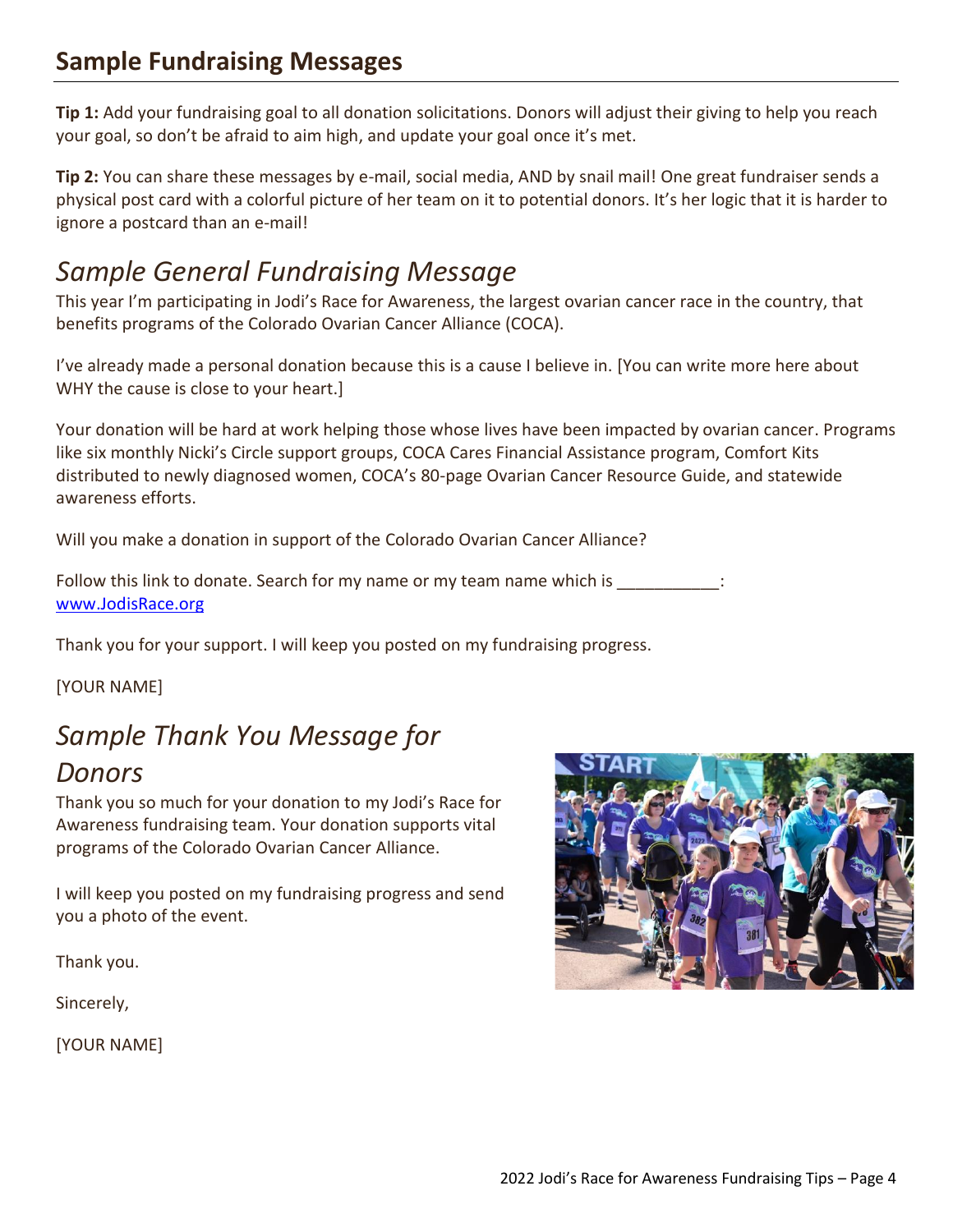## *Follow-Up Message—Reminder About Donating*

Just a quick note to follow up on my earlier email about donating to my Jodi's Race fundraising team in in support of the Colorado Ovarian Cancer Alliance.

There's still time to help out, and I'm counting on your support. I've already made a personal donation because this is a cause I believe in.

If you have a moment and would like to donate, follow this link and search for my name or my team name which is  $\cdot$  [www.JodisRace.org](http://www.jodisrace.org/)

Thanks again and I'll keep you posted on my Jodi's Race experience.

[YOUR NAME]

# *Sample Fundraising Email—To Encourage Team Fundraising*

As a team, we've raised [\$AMOUNT] so far. This is awesome. But I would like to raise [INSERT AMOUNT] before Jodi's Race on June 9<sup>th</sup>. Let's create a ripple effect!

Sending fundraising emails is the quickest and best way to fundraise fast. Start with people who are most likely to give you a donation. You can also ask potential donors to join you at the event.

Follow up with the people who don't respond, and send a thank you message to those who have made donations on your behalf.

Remember, our fundraising efforts don't just make us feel good. Our efforts benefit the Colorado Ovarian Cancer Alliance that provides vital programs and services for people whose lives have been impacted by ovarian cancer.

Thank you, in advance, for all your fundraising efforts!

Sincerely,

[YOUR NAME]

#### *Sample Post-event Message to Encouraging Fundraising*

Tip: Send or post a photo from the event along with the following fundraising message

As you can see, we had a great time at Jodi's Race for Awareness.

Now's a great time to make a donation if you haven't already: Click on the following link and search for me or our team name which is  $...$  [www.JodisRace.org](http://www.jodisrace.org/)

Thank you in advance for your support.

[YOUR NAME]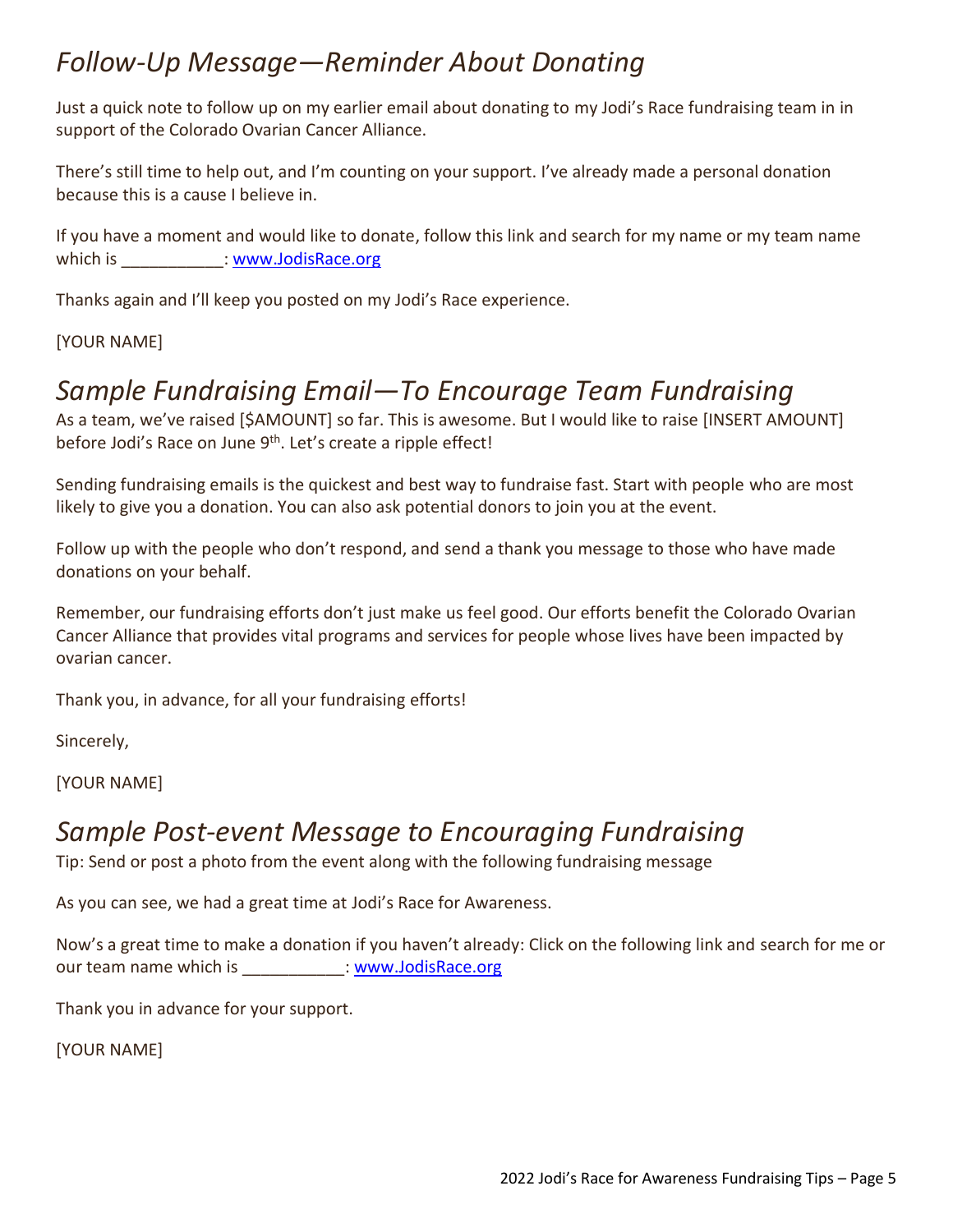## *Sample Facebook Posts for Team Leaders*

I am leading a Jodi's Race team on June 9th to honor \_\_\_\_\_\_\_\_\_\_\_\_\_\_\_\_\_\_. Join me for a beautiful morning of celebration, togetherness and fundraising to help others impacted by #OvarianCancer. Register for team \_\_\_\_\_\_\_. (include link to team registration)

One in 75 women will be diagnosed with ovarian cancer in her lifetime. I'm sure you know someone impacted by the disease. Join my team, \_\_\_\_\_\_\_\_\_\_, at Jodi's Race on June 9th to raise funds and to support for those fighting this disease. (include link to team registration)

Jodi's Race is the largest #OvarianCancer race in the country. I would like to help it grow by adding 3+ people to team this year. Together, we can raise awareness and money to help those fighting this disease. Please join me today! (include link to team registration)

Have you seen my great teal purse (or…my teal ribbon car magnet or my teal scarf, etc.) and wondered why I chose that color? #OvarianCancer has impacted my life and I want to raise awareness and funds. Ask me about my story and how you can help other women!

Help us grow team for this year's Jodi's Race on June 9th. This year, invite a friend or family member to walk with us. The more people we have, the more women we can help as they fight #OvarianCancer! (include link to team registration)

## *Sample Facebook Posts for Fundraisers*

My goal this year is to raise at least \$\_\_\_\_\_\_\_ for Jodi's Race. Your reward for skipping a fancy latte is knowing that you're directly supporting Colorado women fighting #OvarianCancer!

Jodi's Race is about raising awareness but it is also a critical fund raiser for COCA programs. With your help, I hope to raise \$ (i.e., \$400 so that 10 women with ovarian cancer receive a Comfort Kit to help during treatment OR \$500 to provide assistance for a low income woman for one month through the COCA Cares Financial Assistance program).

Money raised during Jodi's Race stays right here in Colorado to help women battle #OvarianCancer. This funding supports programs like COCACares that helps women with the funds they need to pay rent and medical bills, buy groceries and put gas in the car. Please contribute to my fundraising page.

1 in 75 women will be diagnosed with #ovariancancer, yet there is no screening test. COCA volunteers share symptom information at health fairs and farmers' markets to help raise the odds. You can help in this valuable awareness campaign by contributing to my Jodi's Race fundraising page.